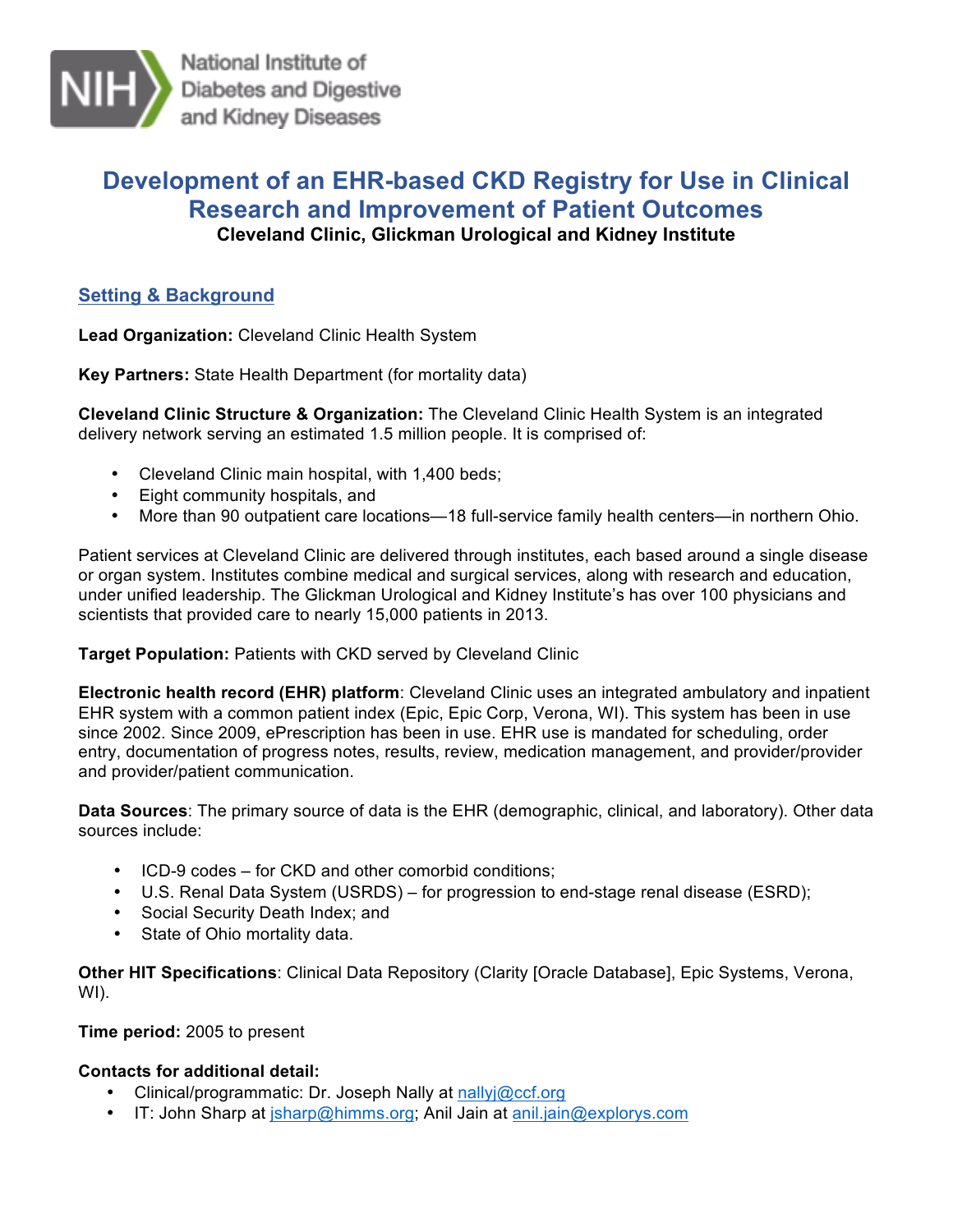## **Introduction**

 Cleveland Clinic's EHR has been used to create and maintain a CKD registry with patients qualifying for inclusion since 2005 to the present. Initial funding for the registry was provided through an unrestricted (R34) and support from a local foundation provided support for the registry. educational grant to the Department of Nephrology and Hypertension. Later, an NIH Planning Grant

 The registry includes demographic information, critical parameters, and outcome measurements for more Registry data form the basis for ongoing research projects and the clinic is initiating collaborative research projects with other institutions. than 95,000 patients and allows tracking of CKD management across the entire spectrum of care.

 data (containing data related to health care delivery such as physician visits, lab testing, screening procedures, etc.). In developing the registry the team developed and validated criteria to identify CKD In development of the registry, the team focused on the EHR since it provides more reliable longitudinal patients.

 The CKD registry was the first comprehensive EHR based disease-specific registry developed at the Cleveland Clinic. For members of the team—both clinicians and IT staff—it was an exciting process. Several of the original team members are still involved in the maintenance of the registry.

 activities. Each year, the Clinic releases an "Outcomes Book" that documents key clinical outcomes, by institute, and is designed as a tool for clinicians to provide transparency to patients. The Outcome Books While the registry was developed to aid research activities, it is also supporting quality improvement are available at:

https://my.clevelandclinic.org/about-cleveland-clinic/quality-patient-safety/treatment-outcomes.

 The registry has helped to support collaboration with other specialties within the Clinic, such as cardiology and pulmonary medicine.

 The Institutional Review Board of the Cleveland Clinic Foundation approved the inception and ongoing use of this registry.

#### **Methods**

#### **Registry Development**

The main steps for developing and maintaining the registry included:

- Establishing and maintaining the team;
- Setting objectives;
- Determining rules and data elements;
- Validating data elements;
- Modifying data sources;
- Maintaining the registry; and
- Sustaining the registry (i.e., securing resources).

#### *Establishing and Maintaining the Team*

 A multidisciplinary team developed the registry. Over the years, the team has met twice a month to discuss issues related to the registry, such as review of existing projects and planning for future projects. such as revising rules (i.e., data elements) and necessary modifications over time (e.g., integration of In addition to the weekly meetings, the team has held regular retreats where they address broader issues ICD-10).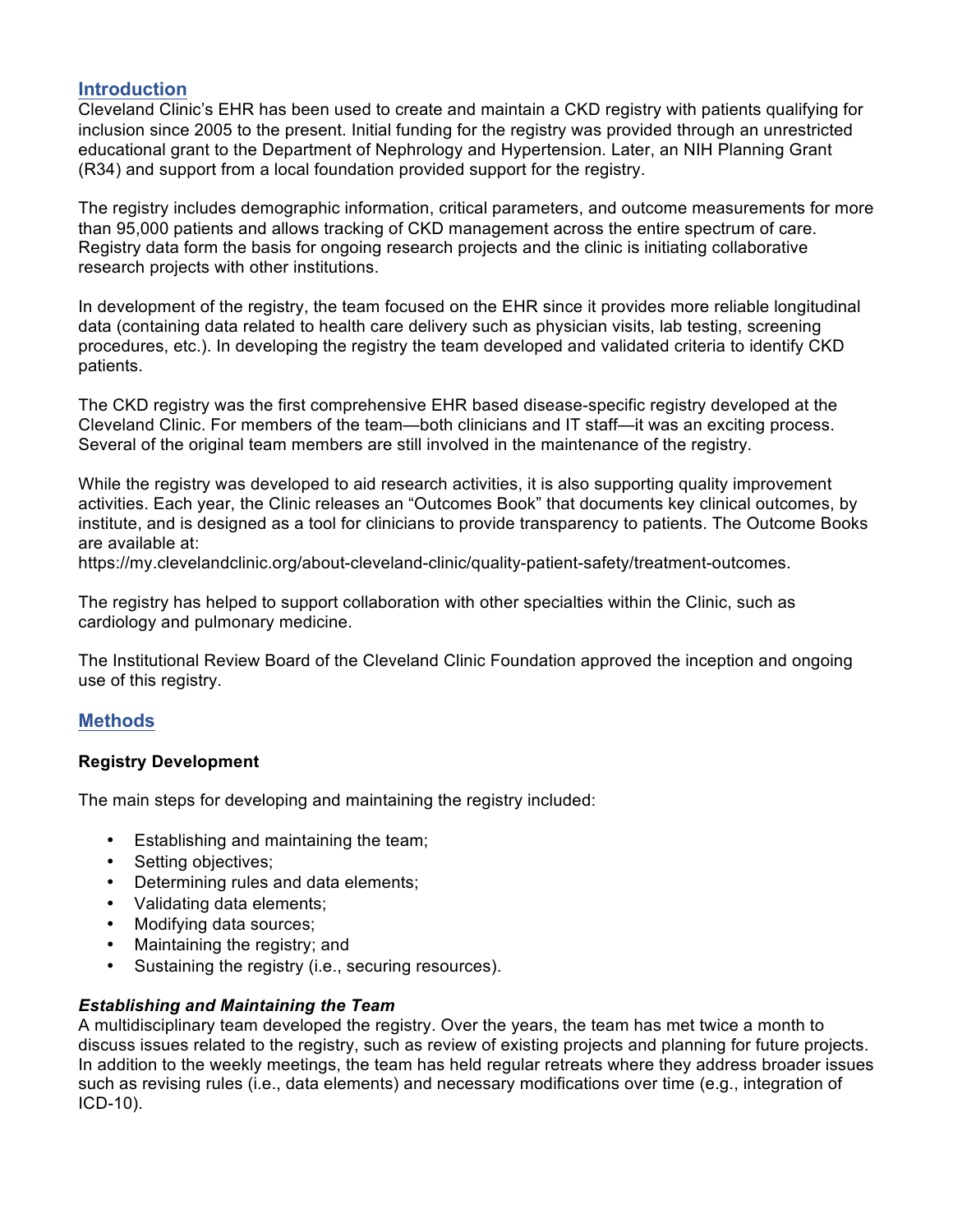While individual members have changed over time, the team continues to have members representing key elements within Cleveland Clinic:

- **Nephrologists**
- Primary care physicians (internists)
- • eResearch Division (where electronic data warehouse is housed) The division extracts clinical data from the EHR and helps clinical researchers develop databases for use in research
- Quantitative Health Sciences Research Data Center (statistical analysis)

 institution. Team members went back to their peers and shared information about the registry. Including internists in the design of the registry was critical since not all patients with CKD receive care from a nephrologist. In addition, the multidisciplinary approach helped to promote the registry within the

#### *Setting Objectives*

 The team identified objectives for the registry. The goal of the registry is to identify CKD patients earlier and systematically in order to develop programs for these patients. Data are also used for outcomes research and to create intervention programs to improve CKD care.

#### *Determining Rules and Data Elements*

 To identify patients with CKD who were not receiving CKD care at Cleveland Clinic, the team focused on data elements related to GFR values and follow up.

 Cleveland Clinic has an "opt in" policy for the handling of patient data. The Clinic has limitations on sharing of data outside of the institution. Raw data cannot be shared—only aggregated data is sharable.

 The registry includes patients who have had at least one face-to-face outpatient encounter with a Clinic health care provider and:

- • Had two outpatient estimated GFR values <60 ml/min/1.73m2 at least 90 days apart from January 1, 2005 to the present; and/or
- • Were patients with International Classification of Diseases-9 (ICD-9) diagnosis codes for CKD, Polycystic kidney disease, glomerulonephritis, diabetic nephropathy, hypertensive nephrosclerosis, or renovascular disease from January 1, 2005 to the present.

Excluding patients:

- <18 years of age
- Already diagnosed with end-stage renal disease (ESRD) needing dialysis or renal transplant
- With serum creatinine >20 mg/dl

| Data Element     | <b>Description</b>                              |
|------------------|-------------------------------------------------|
| Serum Creatinine | All outpatient serum creatinine measurements    |
|                  | for the study population are performed in the   |
|                  | same clinical laboratory, which uses integrated |
|                  | database management system-traceable            |
|                  | samples to minimize calibration bias.           |
| eGFR             | eGFR is calculated using the recommended        |
|                  | four-variable Modification of Diet in Renal     |
|                  | Disease equation for all patients who had at    |
|                  | least two outpatient serum creatinine values.   |
|                  | Patients who meet the definition of CKD using   |
|                  | the Chronic Kidney Disease Epidemiology         |
|                  | Collaboration equation are also identified      |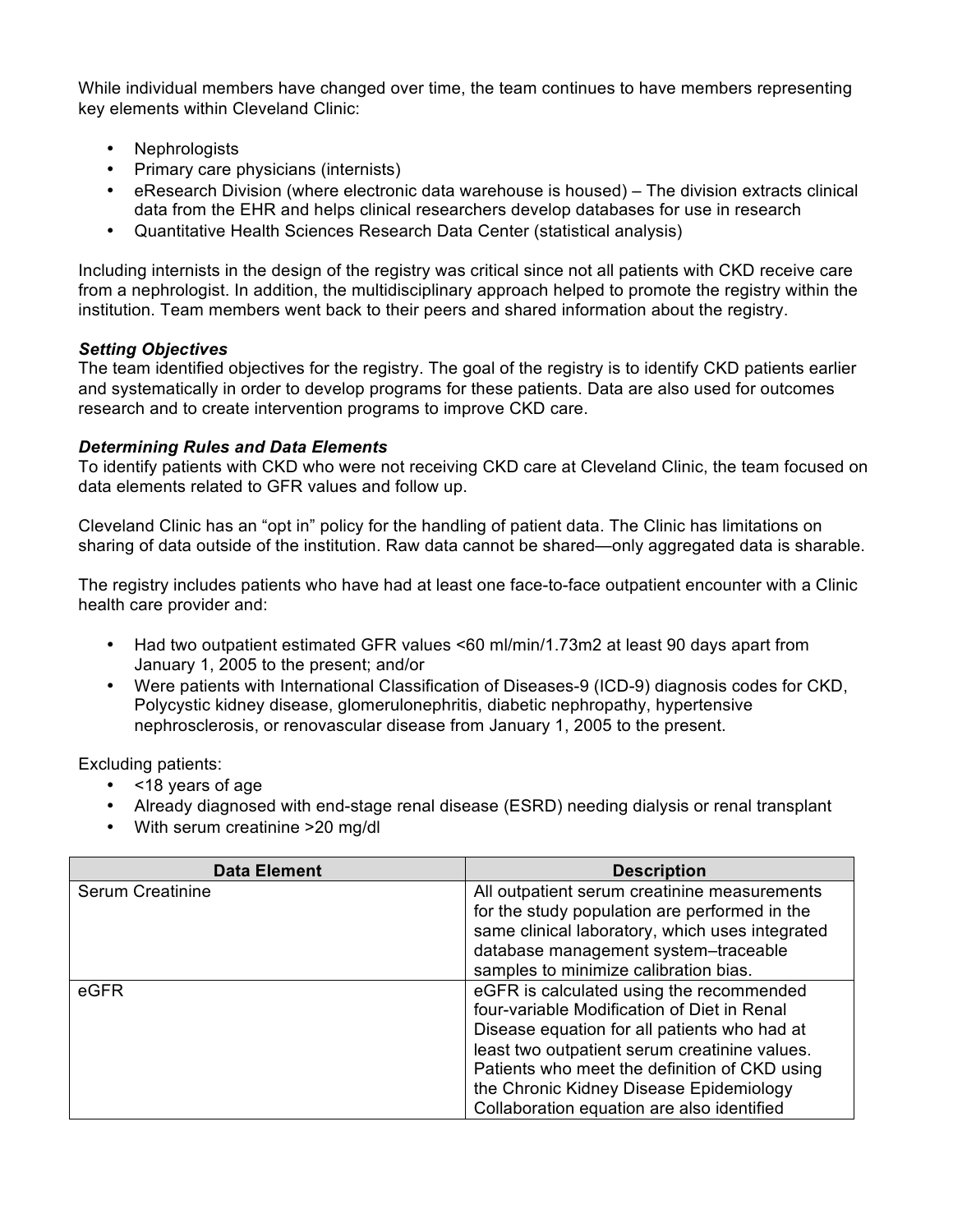| Covariates            | In order to understand the potential explanatory<br>factors or covariates that may impact CKD and<br>its outcomes additional data are extracted.<br>These include data related to various covariates<br>that can be broadly classified into the following<br>data elements: demographics, comorbid<br>conditions, medications, laboratory, imaging, and<br>clinical measures.                                                                                                                                                                                                                                                       |
|-----------------------|-------------------------------------------------------------------------------------------------------------------------------------------------------------------------------------------------------------------------------------------------------------------------------------------------------------------------------------------------------------------------------------------------------------------------------------------------------------------------------------------------------------------------------------------------------------------------------------------------------------------------------------|
| Outcomes (Death/ESRD) | Initially the registry included data from the United<br>States Renal Data System (USRDS) and the<br>Social Security Death Index (SSDI) to identify<br>patients who have progressed to ESRD and who<br>had died. Acquiring cause-specific death data<br>can be expensive. A major change in the registry<br>was to pursue a relationship with the State<br>Health Department to obtain mortality data. Ohio<br>provides data to the CDC/National Death Index,<br>and the USRDS also obtains mortality from the<br>NDI. The Clinic was able to obtain data directly<br>through the state. This relationship continues to<br>this day. |

 *Additional detail on the inclusion criteria are provided in Development and Validation of an Electronic Health Record-Based Chronic Kidney Disease Registry, Clinical Journal of the American Society of Nephrology. Complete tables of data elements and ICD-9 codes are also included.* 

#### *Validating Data Elements*

 Validation of the CKD registry against the EHR was performed in two stages. Two reviewers used various sections of the EHR such as problem list, physician notes, laboratory reports, and imaging results based on pre-specified validation criteria developed for the selected CKD registry conditions. Blind reviews were conducted using pre-specified validation criteria developed by an expert panel of nephrologists. Discussions were conducted with a third reviewer when discordance arose.

 The diagnosis, inclusion criteria, and primary comorbidities included in the registry were validated against the EHR:

- criteria in the CKD registry captured those patients with CKD who may or may not know they • Twenty (20) randomly selected charts were reviewed to ensure ICD-9 codes used as inclusion have abnormal eGFR.
- • A total of 184 charts were reviewed to validate comorbid disease conditions (diabetes mellitus, hypertension, coronary artery disease, cerebrovascular disease, congestive heart failure, and hyper-lipidemia) included in the CKD registry.

#### *Statistical Analysis*

 Unix SAS 9.4 (SAS Institute, Cary, NC) is used for all descriptive statistical analyses. Patients are classified using the Kidney Disease Outcomes and Quality Initiative (KDOQI) guidelines into various stages of CKD (stage 3 CKD, eGFR 30 to 59 ml/min per 1.73 m2; stage 4 CKD, eGFR 15 to 29 ml/min per 1.73 m2; stage 5 CKD, eGFR \_15 ml/min per 1.73 m2). Sensitivity and specificity were calculated to measure the accuracy of recording presence/absence of ICD-9 codes used for diagnosis related to kidney diseases and the six most important comorbid disease conditions. The kappa statistic to assess the extent of agreement between the administrative dataset derived from the EHR and actual EHR chart review was calculated. The kappa statistic was categorized into five groups: 0.81 to 1.00 (near perfect agreement), 0.61 to 0.80 (substantial agreement), 0.41 to 0.60 (moderate agreement), 0.21 to 0.40 (fair agreement), and <0.20 (poor agreement).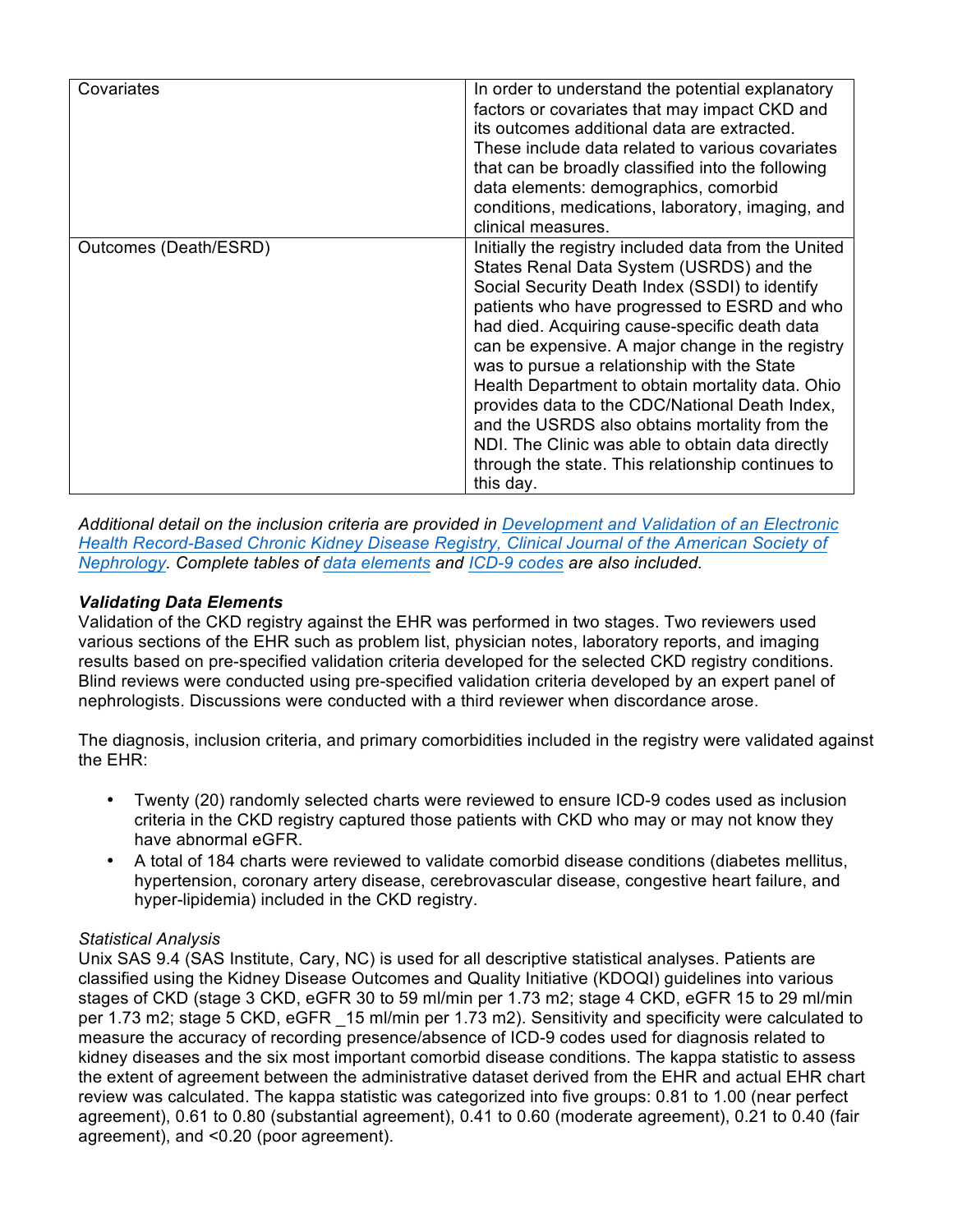Substantial to near perfect agreement (≥0.61) was noted for all conditions except coronary artery disease and hypertension, which had moderate agreement (0.60 and 0.45 respectively). Both sensitivity and specificity were >80% in the majority of conditions, along with similarly high positive and negative predictive values, indicating that EHR-based identification of the conditions that were validated are reliable.

## *Modifying Data Sources*

 The registry originally included data from the United States Renal Data System (USRDS) and the Social Security Death Index (SSDI) to identify patients who have progressed to ESRD or who had died. A major change in the registry was to pursue a relationship with the state health department to obtain mortality data. Obtaining data from the state health department represents a significant cost savings.

## *Sustaining the Registry*

 To maintain the registry requires staff from both eReseach and the Quantitative Health Sciences quality. Statistical analysts (approximately .5 – 1 FTE) provide ongoing statistical support. The registry is updated approximately every 3 months. Department. IT staff (approximately .5 FTE) ensure the flow of data into the registry and monitor data

## *Data Storage*

 Demographic, clinical, and laboratory data from the EHR are stored in the Clarity Oracle Database. Data access is maintained by eResearch (Clarity, Epic Systems, Verona, WI). Data are extracted and loaded into the CKD Registry Oracle database which is managed in the clinic's Quantitative Health Sciences Department.

## **Results**

The registry:

- **Includes over 95,000 CKD patients**.
- **Supports recruitment of patients for clinical trials**. Researchers can identify qualifying sponsored Patient Navigator study (Jolly 2015) described below. Additionally, the registry has been used to recruit patients for the Chronic Renal Insufficiency Cohort (CRIC) Study and the Systolic Blood Pressure Intervention Trial (SPRINT). patients, their primary care providers, and the location where they receive care (to pursue recruitment). For example, 209 participants were recruited over a 14 month period for the NIH-
- **Enables quality improvement efforts**. For example, the registry has been used to compare nurse practitioner and nephrologist led CKD care.
- implemented a Patient Navigator program similar to those used in oncology. An ongoing study (Jolly 2015) is currently collecting data to explore the clinical impact of two interventions: 1) CKD Patient Navigator; and 2) use of an enhanced personal health record. The two interventions will be compared to usual care for CKD Stage 3b/4 in a randomized controlled trial using a factorial design. The results of this clinical trial will be available in Spring 2016. • **Enables innovative interventions targeting patients with CKD**. For example, Cleveland Clinic

## **Facilitators**

- Participation of a multidisciplinary team from inception.
- • Clinicians, IT staff, and statisticians learning to "speak the same language" through regular meetings and collaboration.